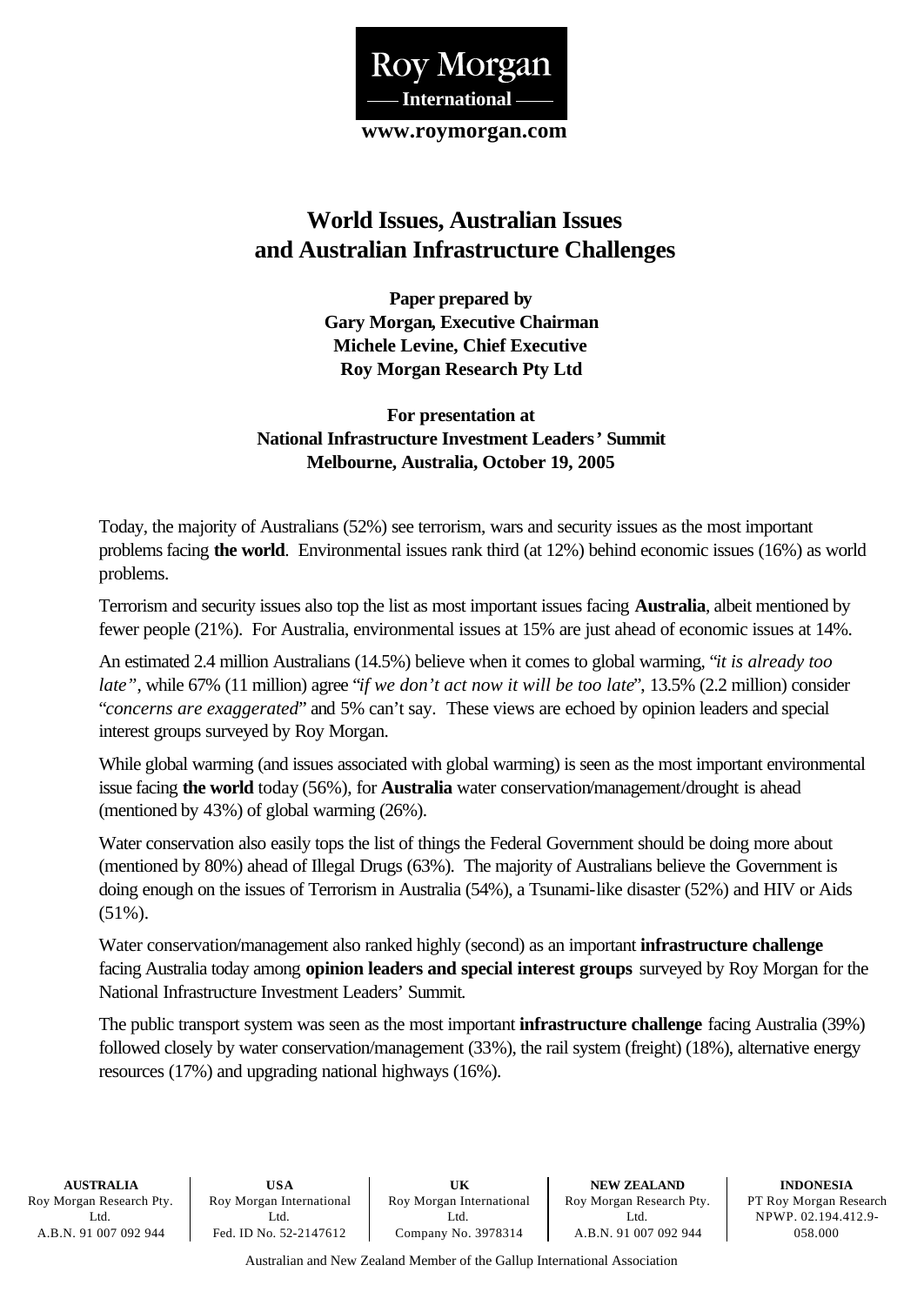# **Issues Facing The World and Australia**

Respondents were first asked: *"Firstly, what do you think is the most important problem facing the world today?"* and *"What do you think is the most important problem facing Australia today?"*

This latest Roy Morgan Survey shows that Australians view problems facing the world and Australia today differently. Fifty-two percent of respondents believe Terrorism /Wars/Security, Safety is the most important problem facing **the world** today, with 16% or respondents saying Economic issues followed by 12% Environmental issues.

Twenty-one percent of respondents believe Terrorism/Wars/Security, Safety is the most important problem **facing Australia**, 15% Environmental issues, 14% Economic issues and 12% think Government and Human issues.

|                                                             | <b>The World</b> | Australia               |
|-------------------------------------------------------------|------------------|-------------------------|
| Most important problem facing                               | (%)              | (%)                     |
| Terrorism                                                   | 46               | 19                      |
| Wars and conflicts                                          | 6                | 2                       |
| <b>Total Terrorism/Wars/Security, Safety</b>                | 52               | 21                      |
| Poverty; the gap between the rich $\&$ poor                 | 10               | $\overline{4}$          |
| <b>Economic Problems</b>                                    | 3                | 6                       |
| Unemployment                                                | $\ast$           | $\overline{2}$          |
| Over Population                                             | 1                | $\ast$                  |
| Globalisation / Fairer world trade                          | $\mathbf{1}$     | $\mathbf{1}$            |
| <b>Total Economic Issues</b>                                | 16               | 14                      |
| <b>Religion, Religious fundamentalism</b>                   | $\boldsymbol{2}$ | $\mathbf{1}$            |
| Water conservation                                          | 1                | 8                       |
| Global warming                                              | $\overline{4}$   | $\overline{c}$          |
| Other Environmental issues                                  | $\overline{7}$   | $\overline{4}$          |
| <b>Total Environmental issues</b>                           | 12               | 15                      |
| Petrol prices                                               | 1                | 6                       |
| Energy crisis                                               | 1                | 1                       |
| Depletion of fossil fuels                                   | $\ast$           | 1                       |
| Total energy crisis/Depletion of fossil fuels/Petrol prices | $\overline{2}$   | 8                       |
| <b>Bird Flu</b>                                             | $\ast$           | 1                       |
| Other health issues                                         | 1                | 5                       |
| <b>Total Health issues</b>                                  | $\overline{2}$   | 6                       |
| Crime                                                       | $\ast$           | ∗                       |
| Corruption                                                  | $\ast$           | ∗                       |
| Greed, Materialism                                          | 1                | ∗                       |
| Drugs and Drug Abuse                                        | $\ast$           | 1                       |
| <b>Educational</b> issues                                   | $\ast$           | $\mathbf{c}$            |
| <b>Total Social issues</b>                                  | 3                | $\overline{\mathbf{4}}$ |
| Human rights                                                | $\ast$           | 1                       |
| Refugees, Refugee and asylum problems                       |                  | 1                       |
| Immigration, immigration policy                             |                  | 1                       |
| Government, Politics, Political system                      | 1                | 9                       |
| Intolerance                                                 | 1                | $\ast$                  |
| <b>Total Government, Human Issues</b>                       | $\overline{2}$   | 12                      |
| Other                                                       | 8                | 14                      |
| Can't say                                                   | $\mathbf{1}$     | 5                       |

\* Less than 1%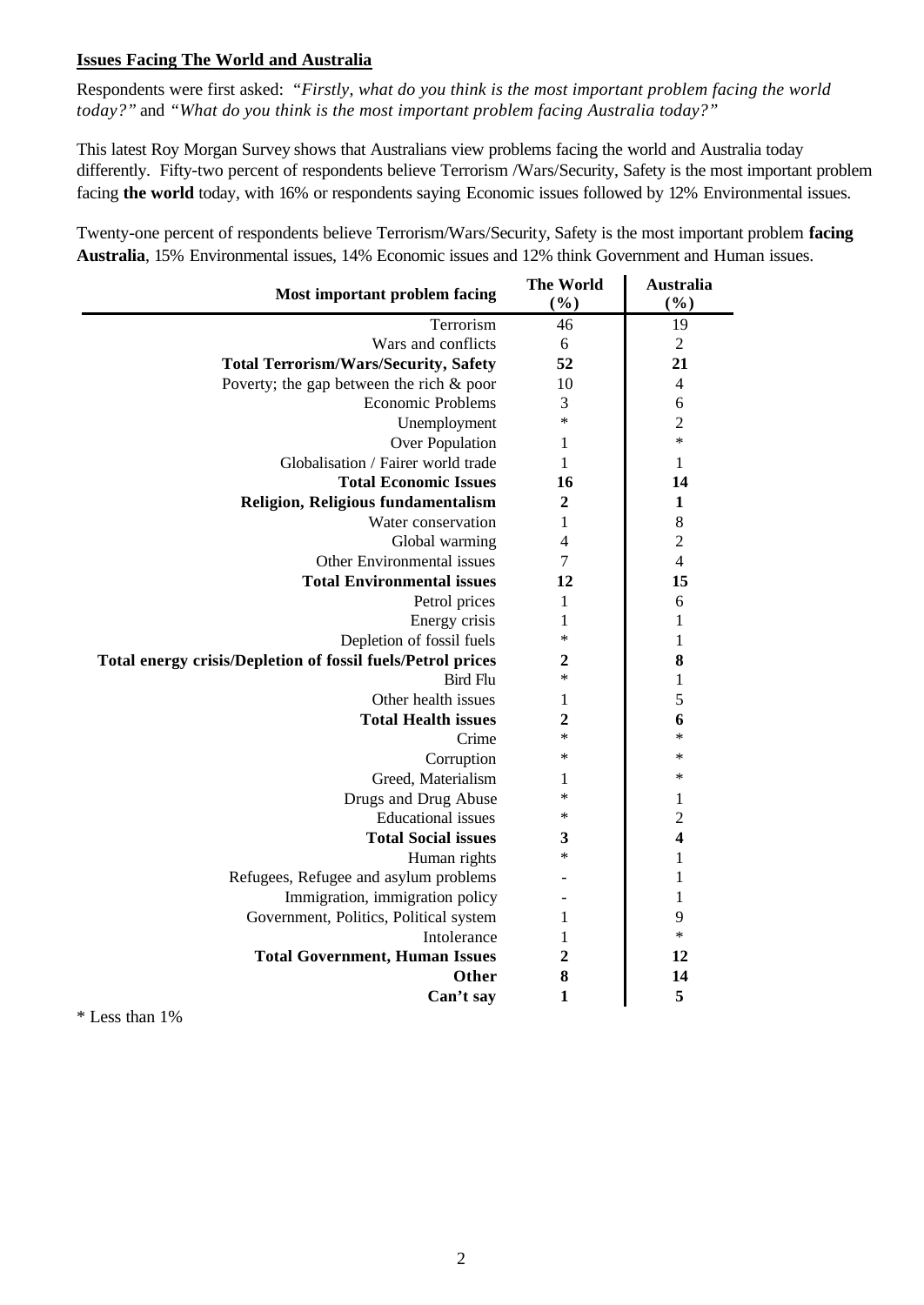# **Environmental Issues Facing The World and Australia**

Respondents were then asked: *"Next about Global Environmental issues. What do you believe are the important Environmental issues facing the world today? Which others? Any others?* and *"Next about Australian Environmental issues. What do you believe are the important Environmental issues facing Australia today? Which others? Any others?"*

Australians also view the important Environmental issues facing the world and Australia today differently. Fifty-six percent of Australians believe Global Warming issues are one of the most important Environmental issues **facing the world** today, with 27% believing Pollution followed by 18% Energy crisis, Depletion of fossil fuels/Natural resources.

However 43% of respondents believe Water conservation, Water management or Drought is the most important Environmental issue **facing Australia** and 26% think Global Warming.

| <b>Important Environmental issues facing</b> | <b>The World</b><br>(%) | <b>Australia</b><br>(%) |      |
|----------------------------------------------|-------------------------|-------------------------|------|
| Global warming                               | 35                      | 13                      |      |
| Greenhouse effect, Greenhouse gases          | 15                      | 7                       |      |
| Climate change                               | $\mathfrak{S}$          | 3                       |      |
| Ozone layer                                  | 5                       | $\overline{2}$          |      |
| Melting of Polar ice caps                    | $\overline{3}$          | $\ast$                  |      |
| Extinction, Loss of species                  | $\overline{2}$          | $\overline{2}$          |      |
| Reduction in habitable land                  | 1                       | $\overline{2}$          |      |
| Introduction of non-native species           |                         | $\mathbf{1}$            |      |
| El Nino                                      | $\ast$                  | $\ast$                  |      |
| <b>Total Global Warming Issues</b>           | 56                      | 26                      |      |
| Pollution (unspecified)                      | 14                      | 10                      |      |
| Air pollution                                | 8                       | 6                       |      |
| Water pollution                              | 5                       | 5                       |      |
| Cars, Exhaust from cars                      | 3                       | 3                       |      |
| Smog                                         | $\ast$                  | $\ast$                  |      |
| <b>Total Pollution</b>                       | 27                      | 22                      |      |
| Recycling                                    | 3                       | $\overline{4}$          |      |
| Nuclear waste                                | $\overline{2}$          | $\overline{2}$          |      |
| Toxic waste                                  | $\star$                 | $\mathbf{1}$            |      |
| Landfill                                     | 1                       | 1                       |      |
| Plastic bags                                 | 1                       | 1                       |      |
| <b>Total Waste Management</b>                | 7                       | 7                       |      |
| Water conservation, Water management         | 8                       | 27                      |      |
| Erosion                                      | $\ast$                  | $\ast$                  |      |
| Salinity                                     | 1                       | 11                      |      |
| <b>Total Water Management Issues</b>         | 9                       | 35                      |      |
| <b>Total Water Management Issues (Inc.</b>   | 12                      | 43                      |      |
| Drought)                                     |                         |                         |      |
| Drought                                      | $\overline{4}$          | 12<br>∗                 |      |
| Hurricanes, Cyclones                         | 1                       |                         |      |
| Famine<br><b>Bushfires</b>                   | 1                       | $\ast$                  |      |
|                                              | $\ast$                  |                         |      |
| Earthquakes<br>Flooding                      | ∗                       |                         |      |
| Tsunami, Tidal waves                         |                         |                         |      |
| <b>Total Natural Disasters</b>               | 7                       | 13                      |      |
| Energy crisis, Depletion of Fossil Fuels     | 10                      | 6                       |      |
| Depletion of Natural resources               | 9                       | 6                       |      |
| <b>Total Depletion of Resources</b>          | 18                      | 12                      |      |
| Over Population                              | 4                       | $\overline{2}$          |      |
| Urbanisation                                 | $\ast$                  | 1                       |      |
| <b>Total Over Population / Urbanisation</b>  | $\overline{4}$          | 3                       |      |
| Logging forests or Deforestation             | 11                      | 15                      |      |
| Mining                                       |                         | $\overline{2}$          |      |
| <b>Bird Flu</b>                              | ∗                       |                         |      |
| Other                                        | 9                       | 10                      | (R)  |
| Can't say                                    | 8                       | 9                       | $*1$ |
| <b>None</b>                                  |                         | 2                       |      |

(Respondents could give more than one issue)

Less than 1%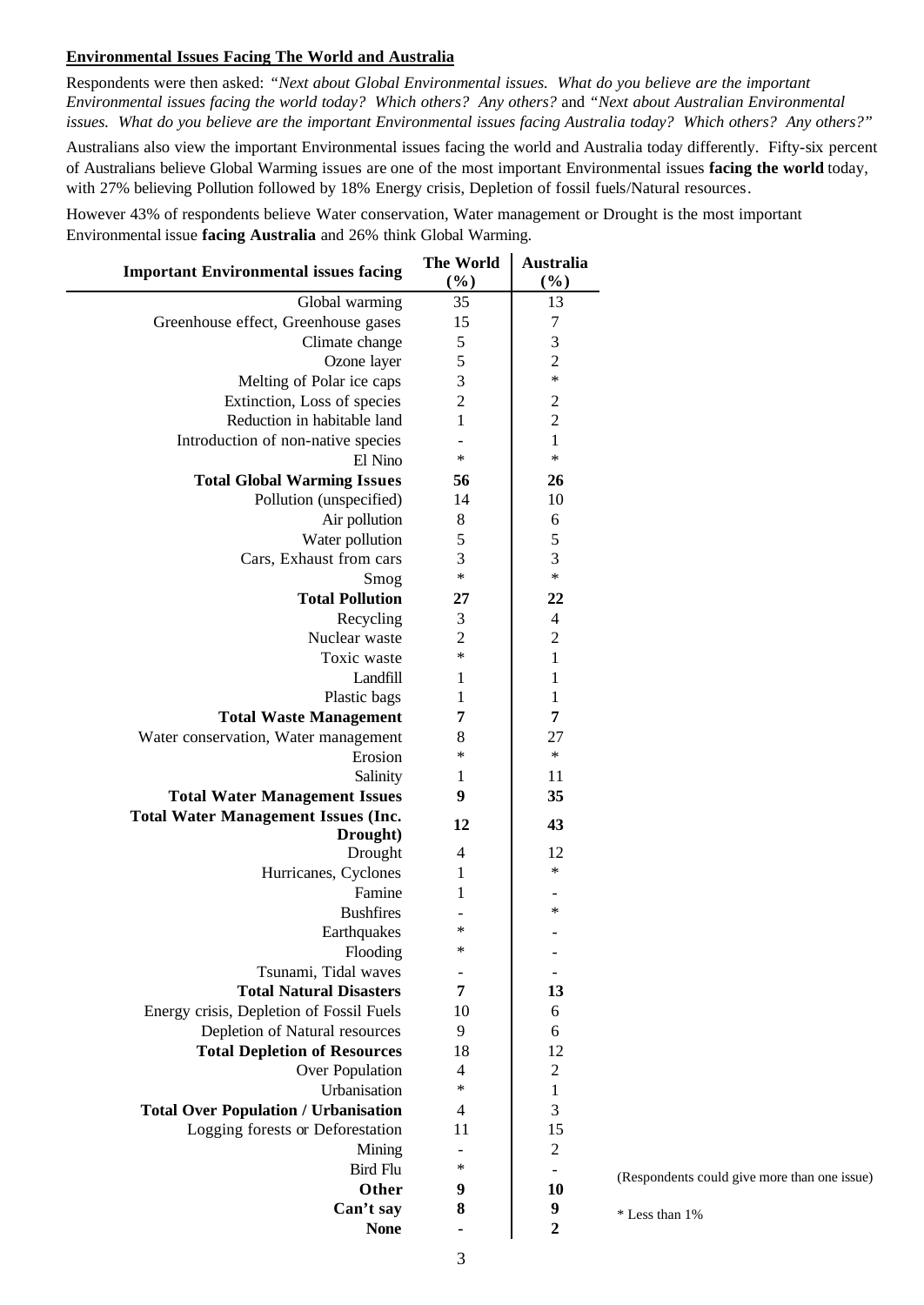# **Problems Associated with Global Warming**

Respondents were then asked: *"Next about Global warming. From what you know or have heard, what problems are associated with Global warming?"*

Australians think Climate or Atmospheric change (46%) is one of the most important problems associated with Global warming, with 31% mentioning Melting of the Polar Ice Caps and 23% Rising sea levels.

| <b>Problems Associated with Global Warming</b>              | $(\%)$                                     |
|-------------------------------------------------------------|--------------------------------------------|
| Climate change, Atmospheric change                          | 46                                         |
| Melting of polar ice caps                                   | 31                                         |
| Rising sea levels                                           | 23                                         |
| Reduction in habitable land                                 | 6                                          |
| Greenhouse effect, Heating up of planet, Thermal<br>blanket | $\overline{2}$                             |
| El nino                                                     | 1                                          |
| Rising sea temperatures                                     | 1                                          |
| <b>Total Climate Change</b>                                 | 69                                         |
| Hurricanes, Cyclones                                        | 6                                          |
| Flooding                                                    | 5                                          |
| Drought                                                     | 3                                          |
| Tsunami, Tidal waves                                        | $\overline{2}$                             |
| Earthquakes                                                 | $\mathbf{1}$                               |
| <b>Bushfires</b>                                            | $\mathbf{1}$                               |
| <b>Total Natural Disasters</b>                              | 13                                         |
| Pollution                                                   | 13                                         |
| Depletion of ozone layer                                    | 7                                          |
| Loss of species                                             | $\overline{\mathbf{c}}$                    |
| Skin cancer                                                 |                                            |
| <b>Fossil</b> fuels                                         | $\begin{array}{c} 2 \\ 2 \\ 2 \end{array}$ |
| Deforestation, Cutting down trees                           |                                            |
| Natural phenomenon, Cyclic event, Always happens            | $\overline{2}$                             |
| <b>IJV</b> radiation                                        | $\mathbf{1}$                               |
| Over Population                                             | $\ast$                                     |
| Water conservation                                          | 1                                          |
| Other                                                       | 7                                          |
| Can't say                                                   | 11                                         |
|                                                             |                                            |

(Respondents could say more than one problem associated with Global warming.) \* Less than 1%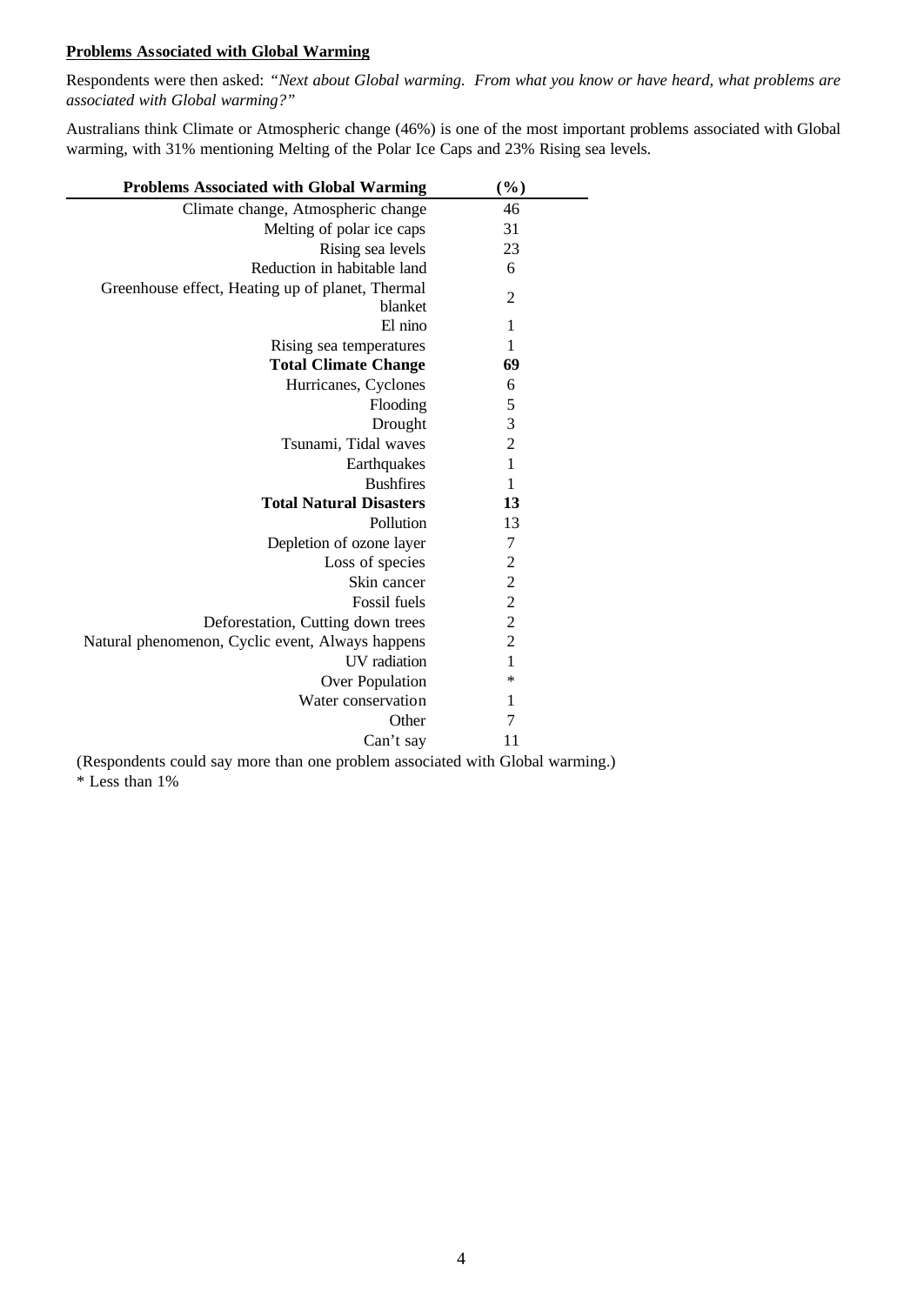#### **View About Global Warming**

Respondents were then asked: *"Which of the following is closest to your view about Global Warming?"*

Men were more likely than women (20% cf 7%) to believe concerns about the Environment are exaggerated. **Total all people Analysis by Region and State**

|                                            | aged $14+$          | Total all people<br>Analysis by Region and State |         |       |       |           |                |         |
|--------------------------------------------|---------------------|--------------------------------------------------|---------|-------|-------|-----------|----------------|---------|
|                                            | October 5/6<br>2005 | <u>Men</u>                                       | Women   | 14-17 | 18-24 | $25 - 34$ | 35-49          | $50+$   |
|                                            | (% )                | $(\% )$                                          | $(\% )$ | (% )  | (% )  | (% )      | (% )           | $(\% )$ |
| Concerns are<br>exaggerated                | 13                  | 20                                               | 7       | 17    | 18    | 8         | 13             | 15      |
| If we don't act now<br>it will be too late | 67                  | 62                                               | 72      | 73    | 68    | 69        | 68             | 63      |
| It is already too late                     | 15                  | 13                                               | 16      | 10    | 10    | 18        | 15             | 15      |
| Can't say                                  | 5                   |                                                  |         |       | 4     | 5         | $\overline{4}$ |         |
| Total                                      | 100                 | 100                                              | 100     | 100   | 100   | 100       | 100            | 100     |

Victorians (23%) were more likely than any other state to believe that concerns about the environment are exaggerated.

|                                            | <b>Total all people</b><br>aged $14+$ | <b>Analysis by Region and State</b> |                                        |                       |                       |             |                      |                  |                   |
|--------------------------------------------|---------------------------------------|-------------------------------------|----------------------------------------|-----------------------|-----------------------|-------------|----------------------|------------------|-------------------|
|                                            | October 5/6<br>2005<br>$(\%)$         | Capital<br><b>Cities</b><br>$(\%)$  | <b>Country</b><br><b>Areas</b><br>(% ) | <b>NSW</b><br>$(\% )$ | <u>Vic</u><br>$(\% )$ | Qld<br>(% ) | <b>SA/NT</b><br>(% ) | <u>WA</u><br>(%) | <b>Tas</b><br>(%) |
| Concerns are<br>exaggerated                | 13                                    | 15                                  | 11                                     | 8                     | 23                    | 12          | 15                   | 12               | 8                 |
| If we don't act now<br>it will be too late | 67                                    | 67                                  | 66                                     | 70                    | 61                    | 67          | 62                   | 71               | 73                |
| It is already too late                     | 15                                    | 13                                  | 17                                     | 17                    | 11                    | 15          | 17                   | 15               | 8                 |
| Can't say                                  | 5                                     |                                     | 6                                      | 5                     | 5                     | 6           | 6                    | 2                | 11                |
| Total                                      | 100                                   | 100                                 | 100                                    | 100                   | 100                   | 100         | 100                  | 100              | 100               |

## **Is The Australian Government Doing Enough?**

Respondents were then asked: *"Some people say the Australian Government is doing enough on issues which concern Australia, while others say not enough is being done. As I say each issue please say if you think the Australian Government is doing enough or if you think it should be doing more to prepare Australians for;*

- *A Tsunami-like disaster*
- *A major earthquake*
- *Bushfires*
- *Water conservation*
- *Bird flu*
- *HIV or AIDS*
- *Terrorism in Australia*
- *Illegal drugs in Australia*

The majority of Australians believe the Australian Government should be doing more in the areas of Water conservation (80%) and Illegal Drugs in Australia (63%).

The majority of Australians believe the Government is doing enough on the issues of Terrorism in Australia (54%), a Tsunami-like disaster (52%) and HIV or Aids (51%).

| <b>Australian Government Doing Enough?</b> | No, Should Be<br><b>Doing More</b> | <b>Yes, Doing Enough</b> | Can't say |
|--------------------------------------------|------------------------------------|--------------------------|-----------|
|                                            | $(\%)$                             | $(\%)$                   | $(\%)$    |
| Water conservation                         | 80                                 | 18                       | 2         |
| Illegal drugs in Australia                 | 63                                 | 30                       |           |
| <b>Bushfires</b>                           | 47                                 | 49                       | 4         |
| Terrorism in Australia                     | 41                                 | 54                       | 5         |
| A Tsunami-like disaster                    | 37                                 | 52                       | 11        |
| <b>HIV</b> or AIDS                         | 37                                 | 51                       | 12        |
| Bird flu                                   | 35                                 | 46                       | 19        |
| A major earthquake                         | 33                                 | 50                       | 17        |